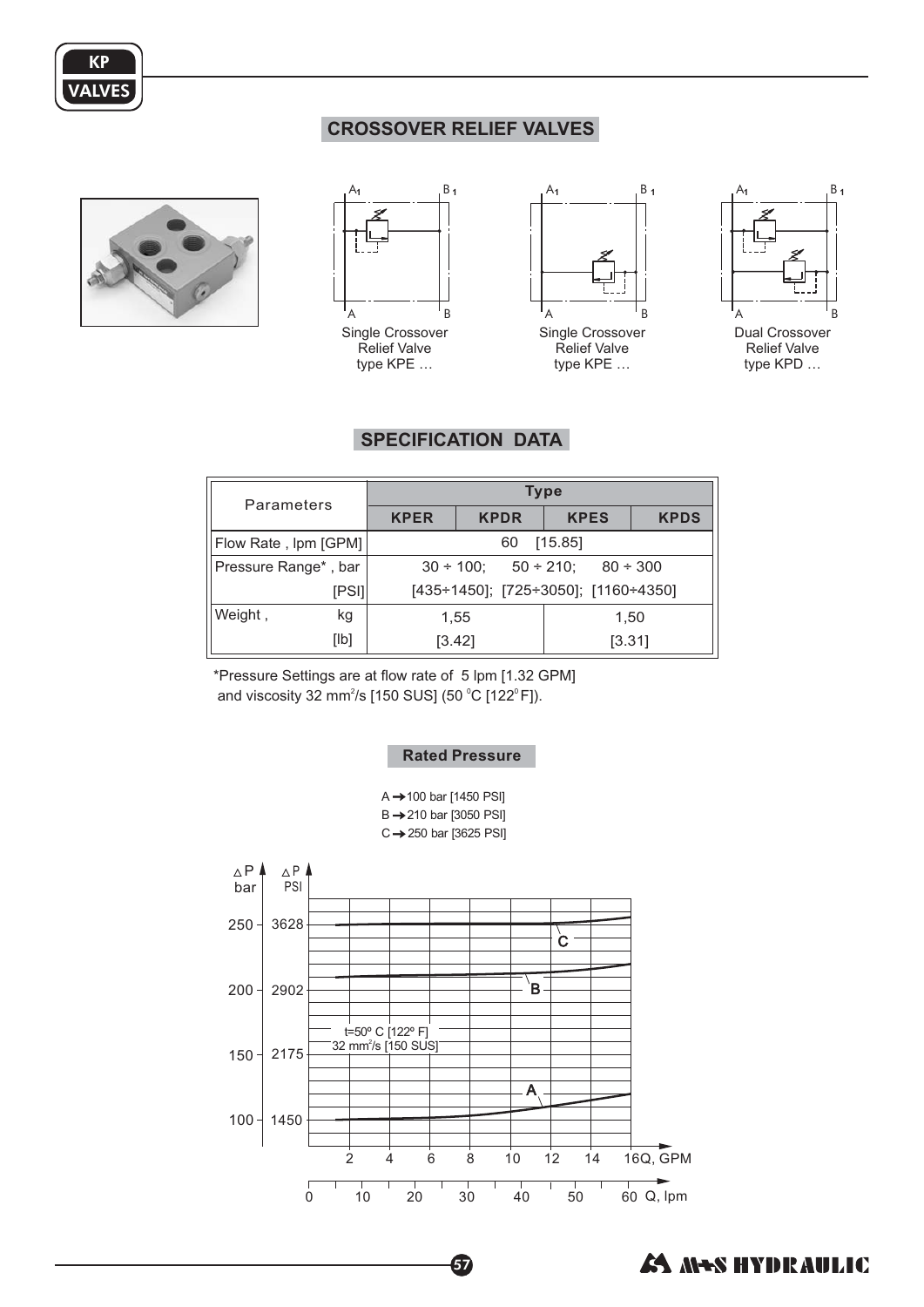

Note: KPDR and KPER Blocks are installed directly on MP, MR and MH Motors with four screws M8x35 - 8.8 DIN 912 or 5/16-18 UNC, 1.5 long ANSI B 18.3. Tightening torque  $2.0^{40,5}$  daNm  $[177^{44}$  lb-in].  $^{+0,5}$  deNlm  $1477^{+44}$ 

G1/2 20 [.79] depth M22x1,5 20 [.79] de pth 7/8 - 14 UNF O-ring 20 [.79] de pth

**-**

**M**

**A**

KPDS and KPES Blocks are installed directly on M screws M10x35 - 8.8 DIN 912 or 3/8-16 UNC, 1.5 long ANSI B 18.3. and KPES Blocks are installed directly on MS Motors with two Tightening torque 3,5 daNm [310 lb-in].

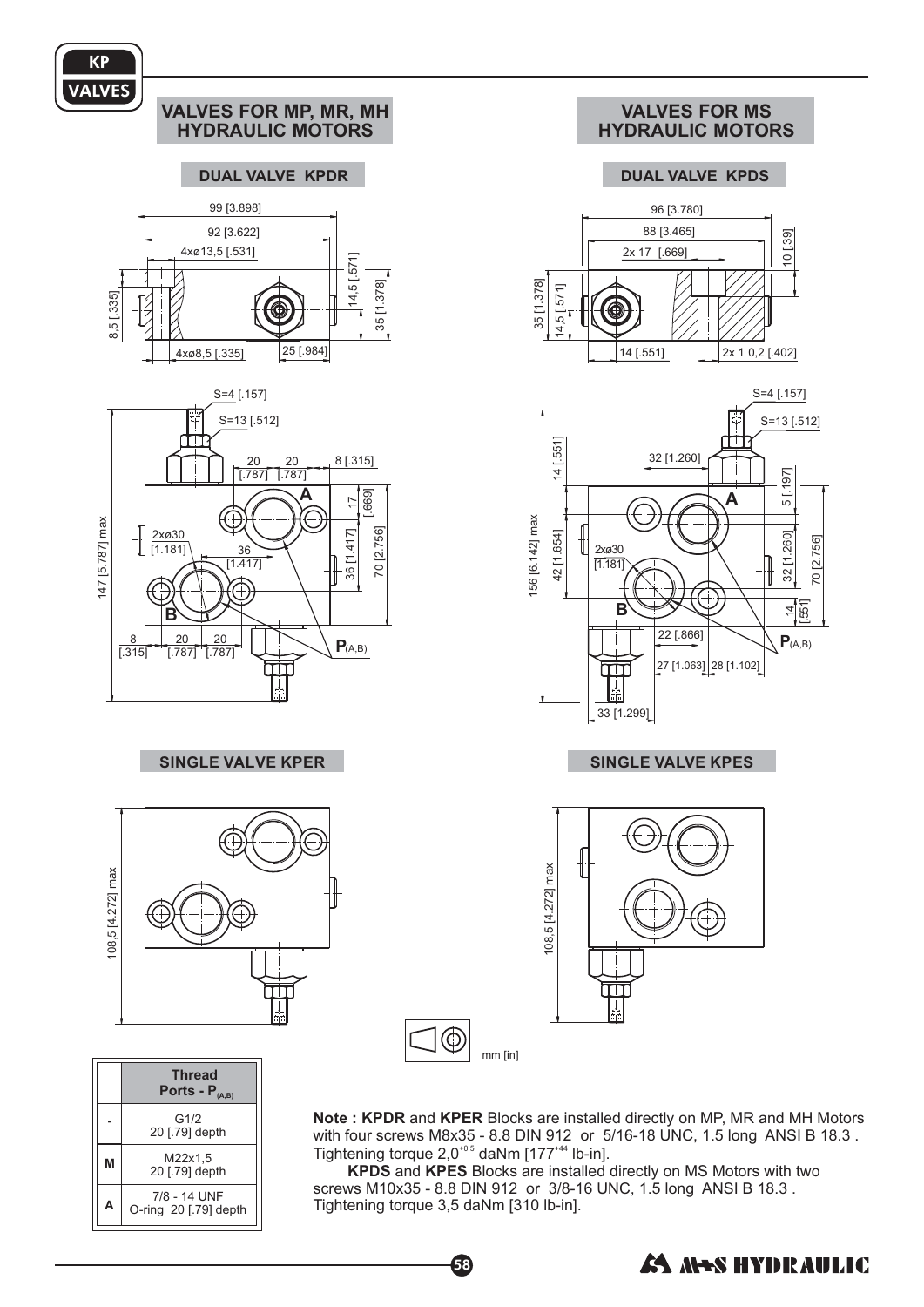

# **VALVES FOR MT HYDRAULIC MOTORS**





Single Crossover Relief Valve type KPEAT ...



Single Crossover Relief Valve type KPEBT ...



Dual Crossover Relief Valve type KPDT ...

# **SPECIFICATION DATA**

| Parameters                          |       | <b>Type</b> |             |  |
|-------------------------------------|-------|-------------|-------------|--|
|                                     |       | KPET        | <b>KPDT</b> |  |
| 120<br>Flow Rate, Ipm [GPM]<br>[32] |       |             |             |  |
| Pressure Range*,                    | bar   |             | $80 + 210$  |  |
|                                     | [PSI] |             | [1160÷3050] |  |
| Weight,                             | kg    | 5,10        | 5,54        |  |
|                                     | [Ib]  | [11.24]     | [12.21]     |  |

\*Pressure Settings are at flow rate of 5 lpm [1.32 GPM] and viscosity 32 mm<sup>2</sup>/s [150 SUS] (50 °C [122°F]).

## **Rated Pressure**

 $B \rightarrow 100$  bar [1450 PSI]  $C \rightarrow 150$  bar [2175 PSI]  $D \rightarrow 210$  bar [3045 PSI]  $A \rightarrow 50$  bar [725 PSI]



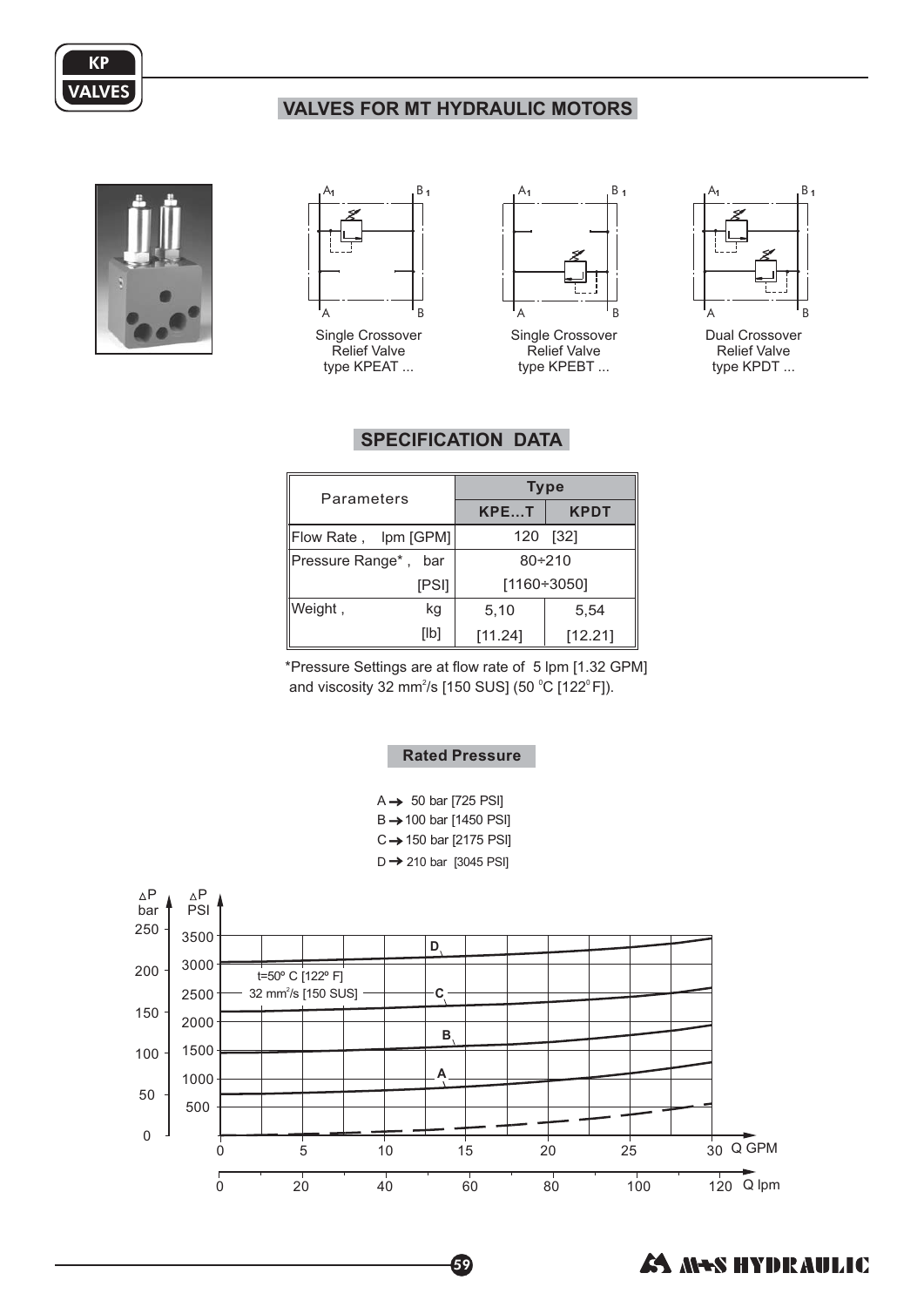

**M**

20 [.79] depth M27x2 20 [.79] de pth  $1^{\frac{1}{16}}$ -12 UN O-ring 20 [.79] de pth

**A**

## **DUAL VALVE KPDT...**



SINGLE VALVE KPEAT... **SINGLE VALVE KPEBT...** 



60

**Note : KPDT and KPE...T** Blocks are installed directly on MT Motors with four screws M10x70 - 8.8 DIN 912. Tightening torque 3,5 daNm [310 lb-in].

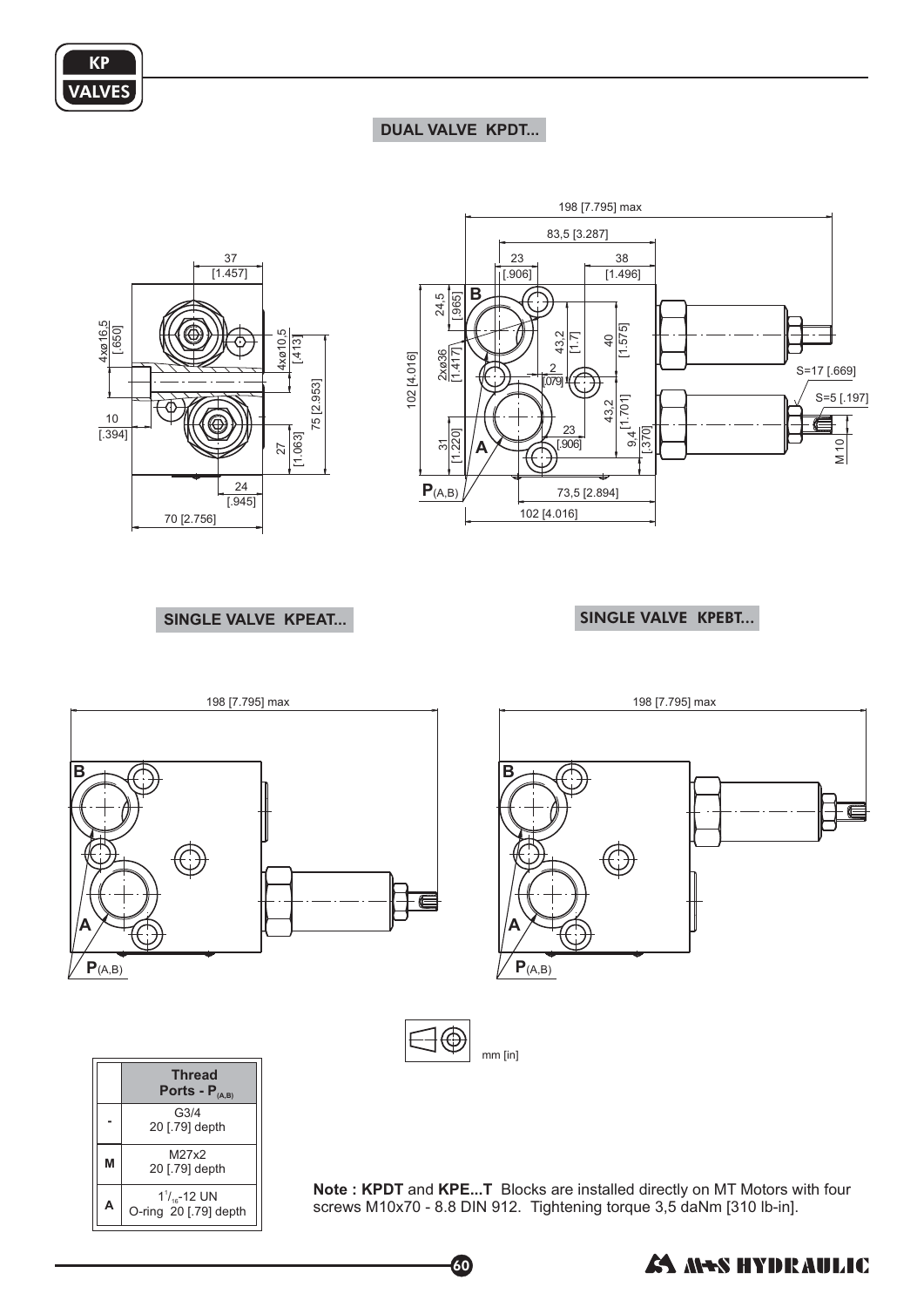

# **VALVES FOR MV HYDRAULIC MOTORS**



Single Crossover Relief Valve type KPEAV ...



Single Crossover Relief Valve type KPEBV ...



Dual Crossover Relief Valve type KPDV ...

## **SPECIFICATION DATA**

| Parameters           | <b>Type</b>                    |                    |             |
|----------------------|--------------------------------|--------------------|-------------|
|                      |                                | <b>KPEAV KPEBV</b> | <b>KPDV</b> |
| Flow Rate, Ipm [GPM] |                                | 200 [53]           |             |
| Pressure Range*, bar | $10+100; 20+250$               |                    |             |
|                      | [PSI]   [145÷1450]; [290÷3625] |                    |             |
| Weight,<br>kg        | 4.90                           | 7,10               | 8,00        |
| [lb]                 | [10.8]                         | [15.65]            |             |

\*Pressure Settings are at flow rate of 5 lpm [1.3 GPM] and viscosity 32 mm<sup>2</sup>/s [150 SUS] (50 °C [122°F]).

### **Rated Pressure**



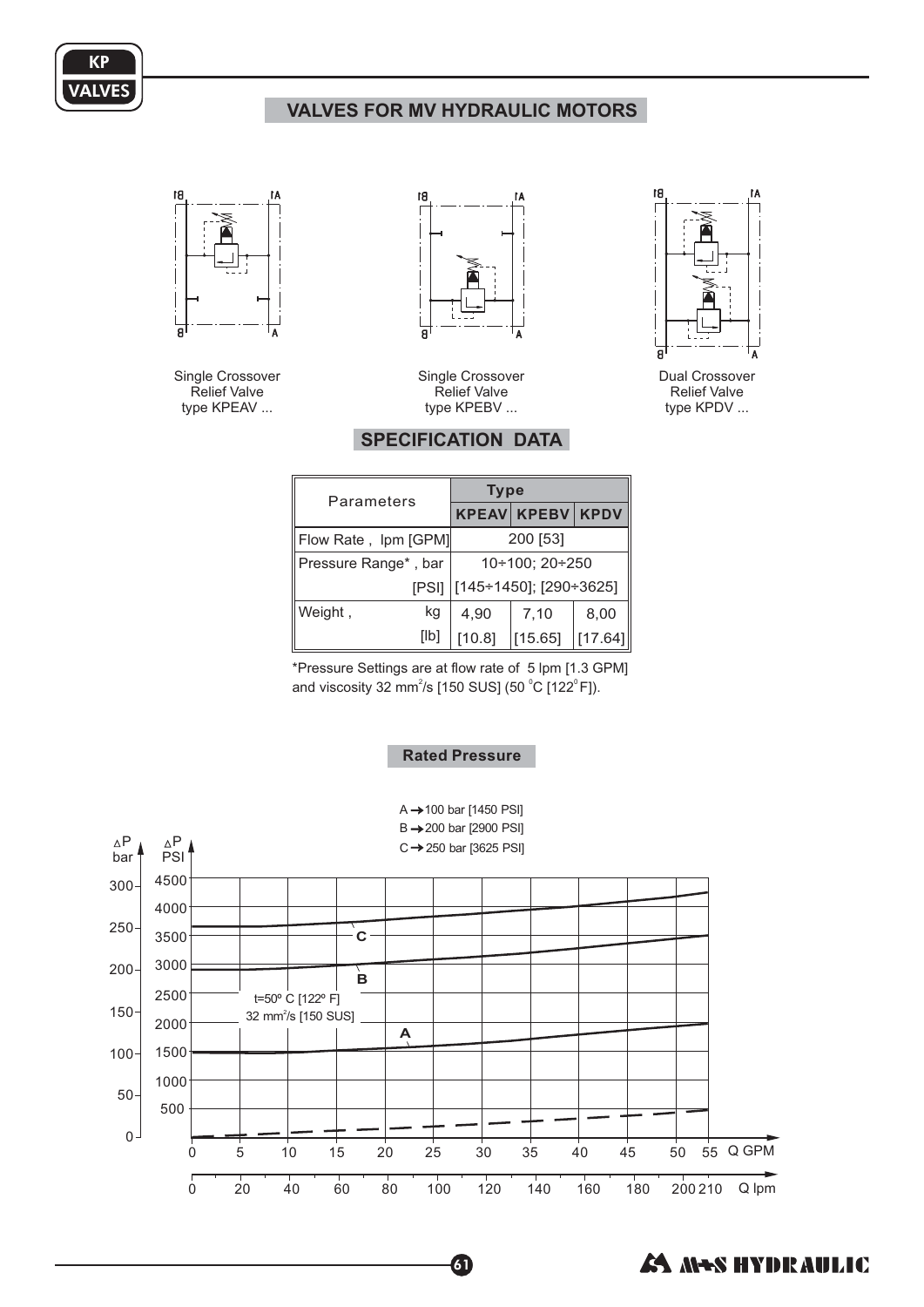

## **DUAL VALVE KPDV**





#### **SINGLE VALVE KPEAV SINGLE VALVE KPEBV**

O-ring 20 [.79] de pth



Tightening torque 7,5 daNm [665 lb-in].

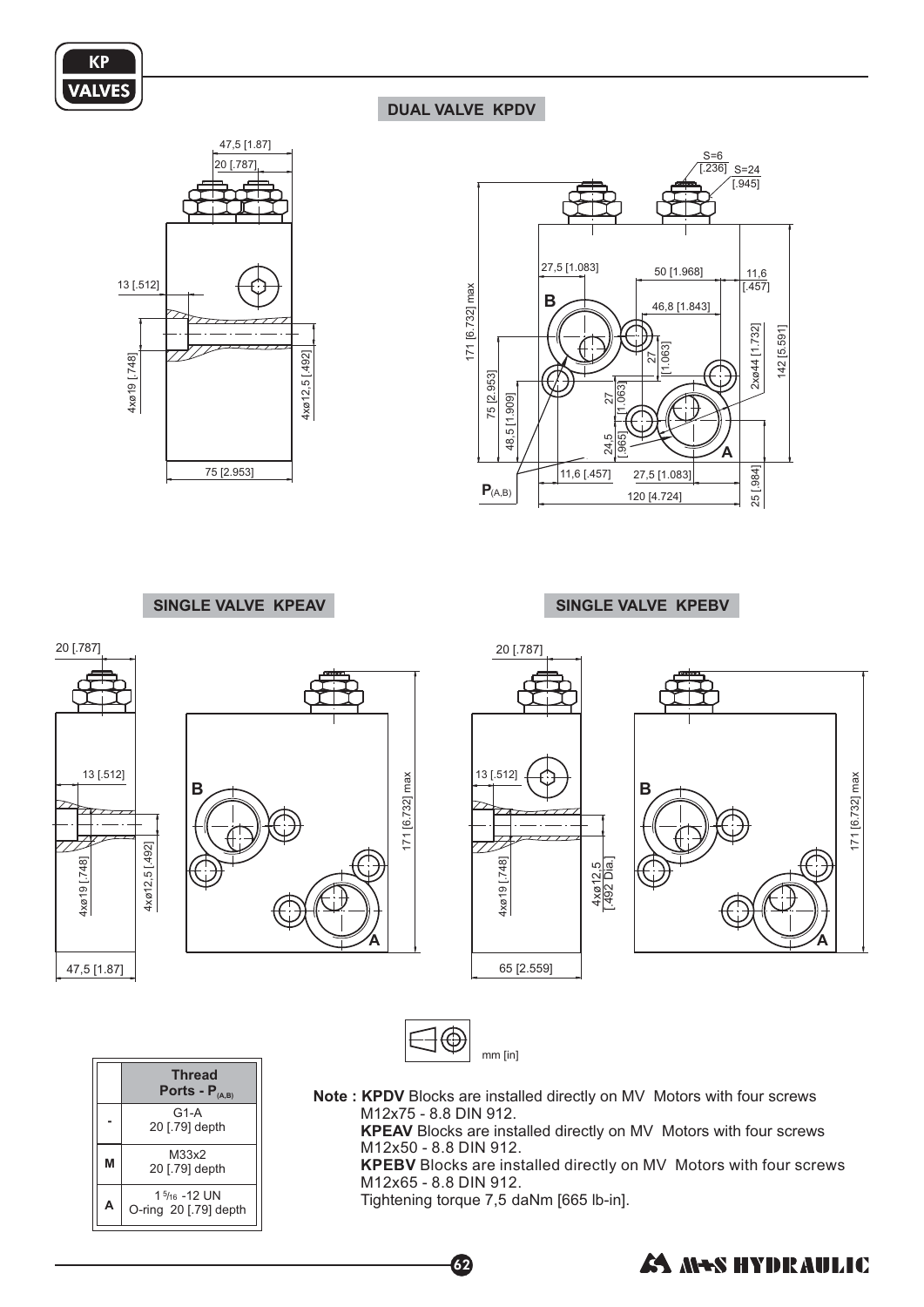

## **VALVES FOR RW and HW HYDRAULIC MOTORS**



Single Crossover Relief Valve type KPEAW ...



Single Crossover Relief Valve type KPEBW ...



Dual Crossover Relief Valve type KPDW ...

# **SPECIFICATION DATA**

| Parameters           | <b>Type</b>                                              |             |  |
|----------------------|----------------------------------------------------------|-------------|--|
|                      | KPEW                                                     | <b>KPDW</b> |  |
| Flow Rate, Ipm [GPM] | 60                                                       | [15.85]     |  |
| Pressure Range*, bar | $5 \div 40$ ; $30 \div 100$ ; $80 \div 250$              |             |  |
| [PSI]                | $[75 \div 580]$ ; $[435 \div 1450]$ ; $[1160 \div 3625]$ |             |  |
| Weight,<br>kg        | 2,700                                                    | 2,800       |  |
| [Ib]                 | [5.95]                                                   | [6.17]      |  |

\*Pressure Settings are at flow rate of 5 lpm [1.32 GPM] and viscosity 32 mm $^2$ /s [150 SUS] (50  $^{\circ}$ C [122 $^{\circ}$ F]).

#### **Rated Pressure**





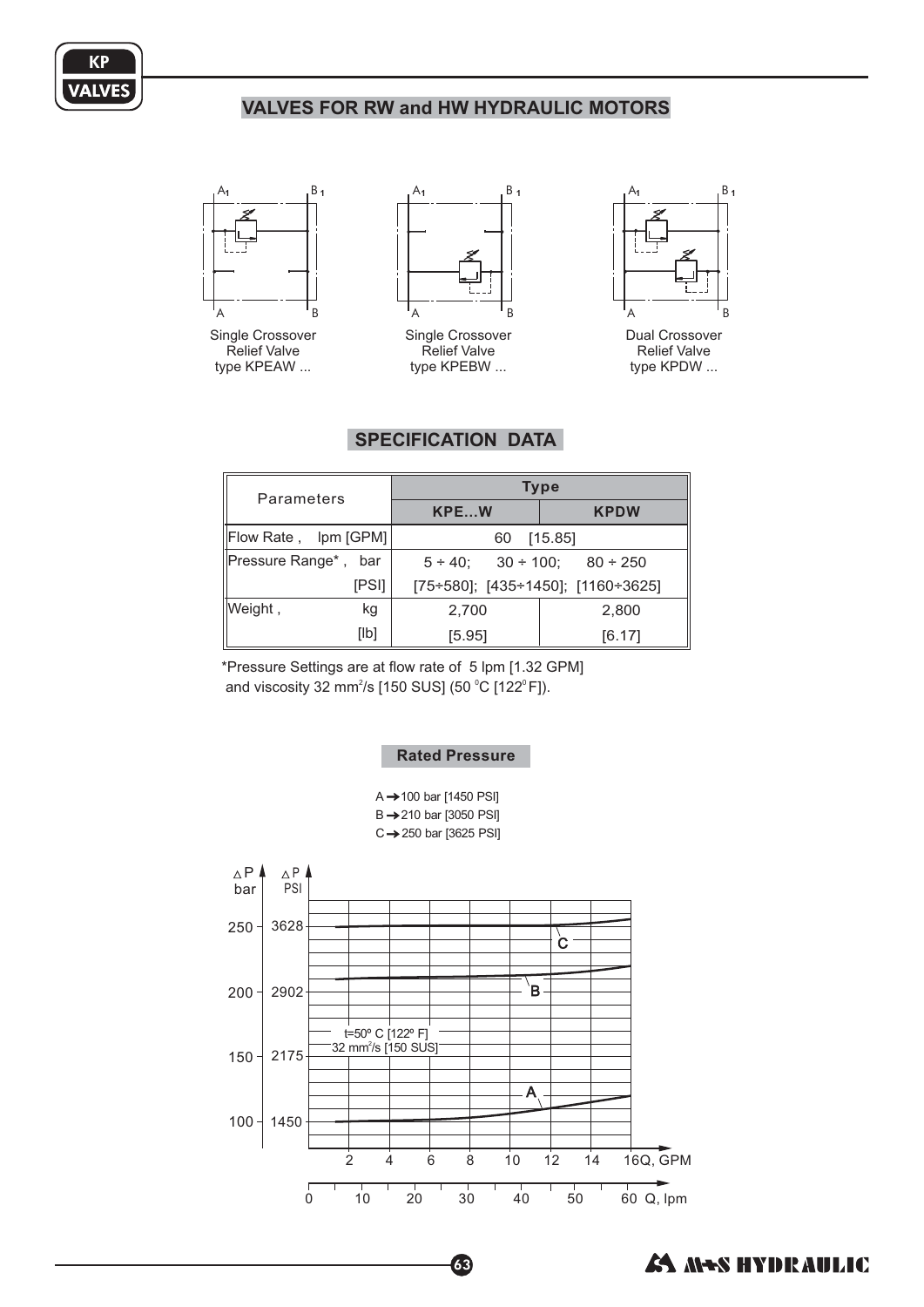

# **VALVES FOR RW and HW HYDRAULIC MOTORS**



65 [2.559] 23 [.906] ⊢

|   | <b>Thread</b><br>Ports - $P_{(A,B)}$  | <b>Thread</b><br>Ports - D             |
|---|---------------------------------------|----------------------------------------|
|   | G1/2<br>16 [.63 ] depth               | G1/2<br>12 [.47] length                |
| М | M22x1,5<br>16 [.63 ] depth            | M22x1,5<br>12 [.47] length             |
| А | 7/8 - 14 UNF<br>O-ring 16 [.63] depth | 7/8 - 14 UNF<br>O-ring 13 [.51] length |

**DUAL VALVE KPDW...**



mm [in]

Note: KPDW and KPE..W Blocks assembly to RW or HW motors is done with two screws (thread D) included in the valve set. Tightening torque 8 daNm [710 lb-in].



64

∃⊕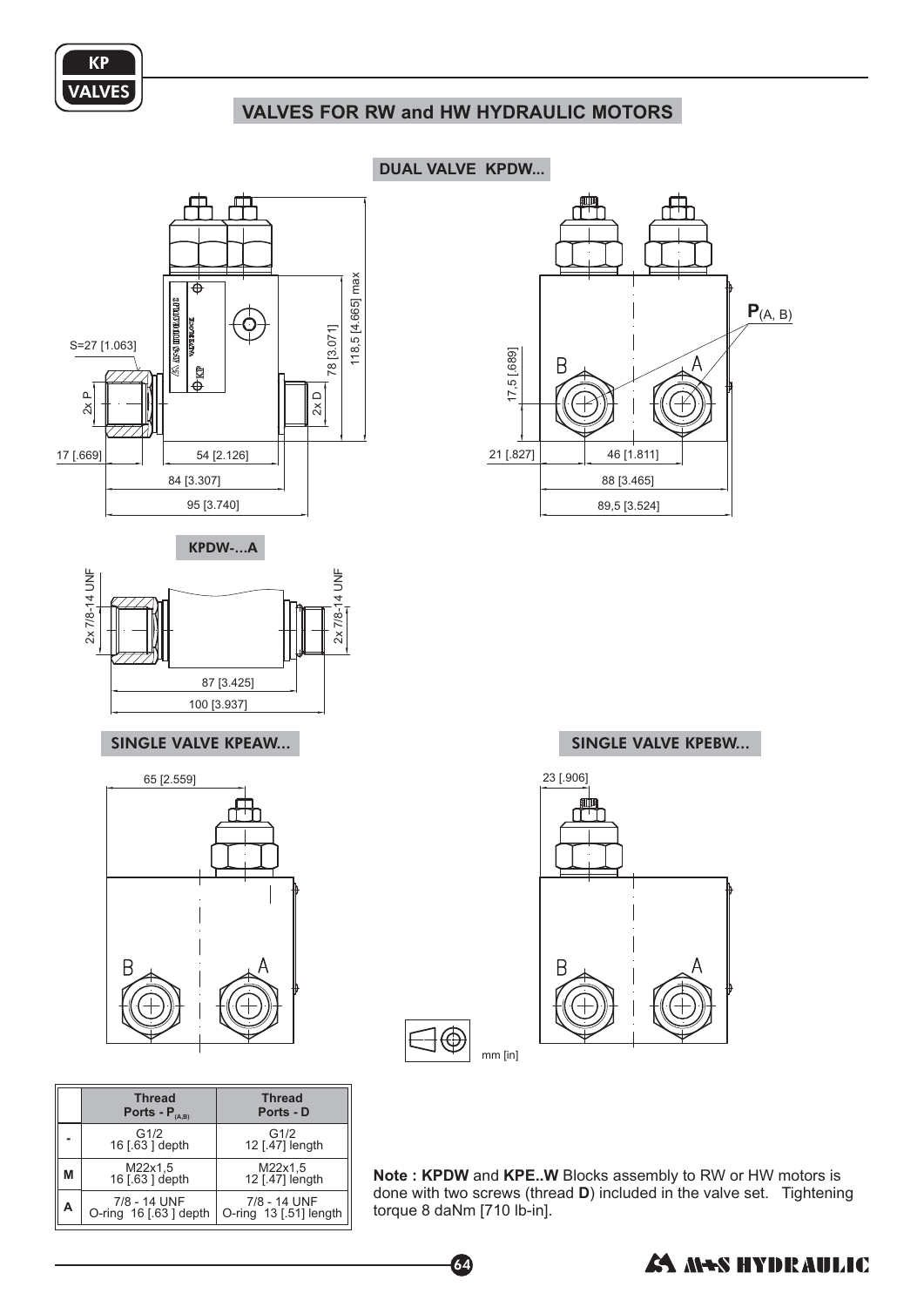

## **CROSSOVER RELIEF VALVES**

#### **SPECIFICATION DATA**



\*Pressure Settings are at flow rate of  $5$  lpm [1.3 GPM] and viscosity 32 mm<sup>2</sup>/s [150 SUS] (50 °C [122° F]).











mm [in]

| <b>Thread</b><br>Ports - $P_{(A,B)}$ |
|--------------------------------------|
| G1/2                                 |

Note: KPDHR Blocks are installed directly on HP and HR Motors with four screws M8x60 - 8.8 DIN 912 **KPDRK** Blocks are installed directly on RK Motors with two screws M8x45 - 8.8 DIN 912 or 5/16-18 UNC, 2.5 long ANSI B 18.3 .

. Tightening torque 2,0<sup>+0,5</sup> daNm [177<sup>+45</sup> lb-in]. or 5/16-18 UNC, 1.75 long ANSI B 18.3

**AS MES HYDRAULIC**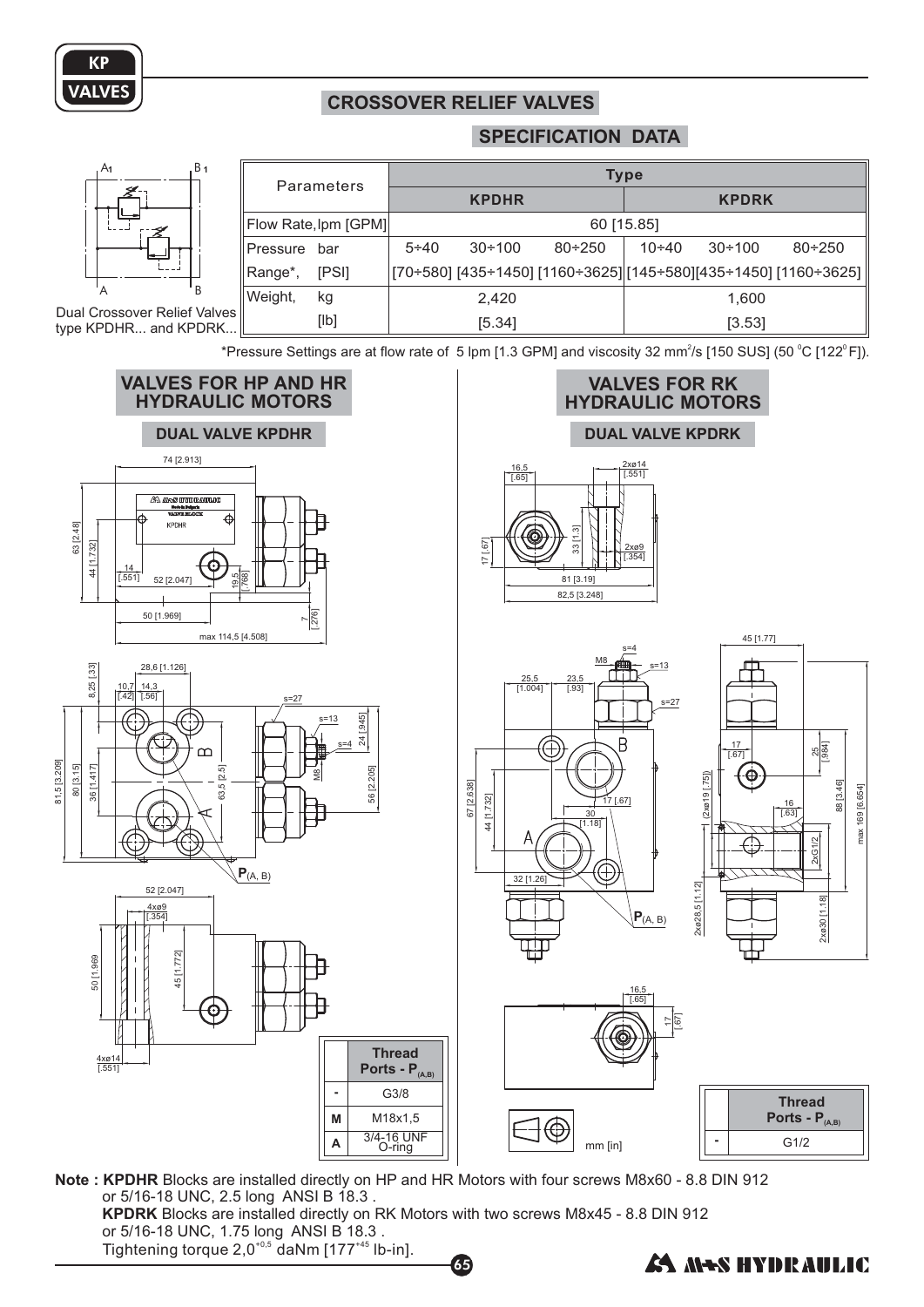| <b>KP</b>                                                                                                                |                                                                  |
|--------------------------------------------------------------------------------------------------------------------------|------------------------------------------------------------------|
| <b>VALVES</b>                                                                                                            | ORDER CODE - OVERCENTER VALVES WITH BRAKE CONTROL                |
| 5<br>1<br>2<br>3<br>4<br><b>KPB</b>                                                                                      | 6<br>7                                                           |
| - Housing Type<br>Pos.1                                                                                                  | Pos.5 - Threaded Ports                                           |
| $\vert$ R<br>- Valve block for MP, MR and MH Motors                                                                      | omit - BSPP thread - ISO 228                                     |
| $\mathbf S$<br>- Valve block for MS Motors                                                                               | - Metric thread - ISO 262<br>М                                   |
| W<br>- Valve block for RW and HW Motors                                                                                  | - Unified inch screw threads ANSI B 1.1 - 1982<br>Α              |
| T<br>- Valve block for MT Motors                                                                                         | Pos.6 - Option [Paint]**                                         |
| $\pmb{\mathsf{V}}$<br>- Valve block for MV Motors<br>- Valve block for HP and HR Motors<br>HR                            | omit - no Paint                                                  |
| Pos.2 - Pressure Range, bar [PSI]                                                                                        | P<br>- Painted<br><b>PC</b><br><b>Corrosion Protected Paint</b>  |
| 250<br>- 70÷250 [1015÷3625], Std Setting 250 bar@5 lpm                                                                   | Pos.7 - Design Series                                            |
| Pos.3<br>- Pilot Ratio                                                                                                   | omit - Factory specified                                         |
| $\vert$ 1<br>$-4,25:1$                                                                                                   |                                                                  |
| - Number of Valves<br>Pos.4                                                                                              | <b>Notes:</b> * Color at customer's request.                     |
| - Two Valves - Dual<br>D                                                                                                 |                                                                  |
| E<br>- One Valve - Single (for R and S only)                                                                             |                                                                  |
| - One Valve on line A - Single (for T, V, W, HP and HR)<br><b>AE</b>                                                     |                                                                  |
| - One Valve on line B - Single (for T, V, W, HP and HR)<br><b>BE</b>                                                     |                                                                  |
|                                                                                                                          | <b>ORDER CODE - SWITCH VALVES</b>                                |
| 2<br>3<br>1<br>4<br><b>KPW</b>                                                                                           |                                                                  |
| - Housing Type<br>Pos.1                                                                                                  | Pos.3 - Option [Paint]**                                         |
| $\mathsf R$<br>- Valve block for MP, MR and MH Motors                                                                    | omit - no Paint                                                  |
| S<br>- Valve block for MS Motors                                                                                         | P<br>- Painted                                                   |
| - Valve block for MT Motors<br>Τ                                                                                         | <b>PC</b><br>- Corrosion Protected Paint                         |
| - Valve block for MV Motors<br>$\mathsf{V}$                                                                              | Pos.4 - Design Series                                            |
| Pos.2<br>- Threaded Ports                                                                                                | omit - Factory specified                                         |
| - BSPP thread - ISO 228<br>omit                                                                                          |                                                                  |
| - Metric thread - ISO 262<br>M<br>- Unified inch screw threads ANSI B 1.1 - 1982<br>$\boldsymbol{\mathsf{A}}$            | Notes: * Color at customer's request.                            |
|                                                                                                                          |                                                                  |
|                                                                                                                          | ORDER CODE - CROSSOVER RELIEF VALVE                              |
| 2<br>3<br>5<br>1<br>4<br>6<br><b>KP</b>                                                                                  |                                                                  |
| - Number of Valves<br>Pos.1                                                                                              | Pos.4- Threaded Ports                                            |
| - Two Valves - Dual<br>D                                                                                                 | omit - BSPP thread - ISO 228                                     |
| E<br>- One Valve - Single (for <b>R</b> and <b>S</b> only)<br>- One Valve on line A - Single (for T, V and W only)<br>EA | M<br>- Metric thread - ISO 262                                   |
| - One Valve on line B - Single (for T, V and W only)<br>EB                                                               | - Unified inch screw threads ANSI B 1.1 - 1982<br>A              |
|                                                                                                                          | - Option [Paint]****<br>Pos.5<br>omit - no Paint                 |
| - Housing Type<br>Pos.2<br>$\mathsf R$<br>- Valve block for MP, MR and MH Motors                                         | P<br>- Painted                                                   |
| ${\mathbf S}$<br>- Valve block for MS Motors                                                                             | <b>PC</b><br><b>Corrosion Protected Paint</b>                    |
| W<br>- Valve block for RW and HW Motors                                                                                  | Pos.6 - Design Series                                            |
| T<br>- Valve block for MT Motors                                                                                         | omit - Factory specified                                         |
| $\overline{\mathsf{v}}$<br>- Valve block for MV Motors                                                                   |                                                                  |
| Pos.3<br>- Pressure Range, bar [PSI]                                                                                     | Notes: *<br>Useful for types R and S only.                       |
| $100*$<br>- 30÷100 [ 435÷1450], Std Setting 100 bar@5 lpm                                                                | $***$<br>Useful for types T only.<br>***                         |
| - 50÷210 [ 725÷3050], Std Setting 210 bar@5 lpm<br>$210*$                                                                | Useful for types V only.<br>Color at customer's request.<br>**** |
| - 80÷300 [1160÷4350], Std Setting 250 bar@5 lpm<br>300*                                                                  |                                                                  |
| - 80÷210 [1160÷3050], Std Setting 210 bar@5 lpm<br>$210**$<br>- 10÷100 [ 145÷1450], Std Setting 100 bar@5 lpm<br>100***  | The Valve Blocks are mangano phosphatized                        |
| - 20÷250 [ 290÷3625], Std Setting 250 bar@5 lpm<br>250***                                                                | as standard.                                                     |
|                                                                                                                          | <i>E</i> A M+S HYDRAULIC<br>66                                   |